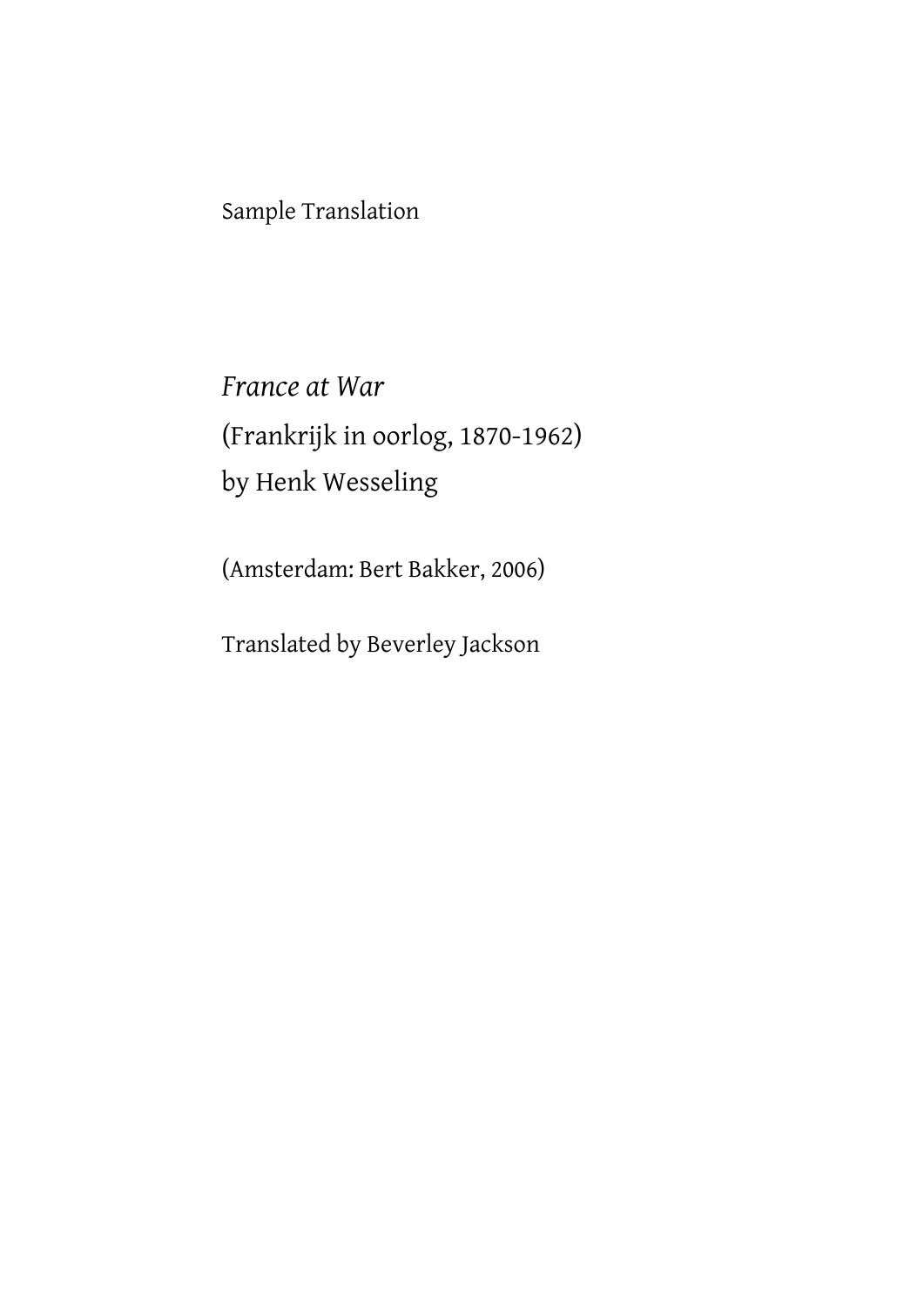# [excerpt 1, from 'The Franco-Prussian War, 1870-1871']

### The beginning

The French armies fought under the command of the emperor himself. Napoleon, fearing that marshals Bazaine and MacMahon might otherwise claim credit for victory, limited their command to individual corps and gave the minister of war, General Lebœuf, the additional post of chief of staff. This placed Lebœuf in a position of authority over the two marshals, to their profound indignation.

Both the aggrieved commanders, MacMahon, the hero of the Crimean War, and Bazaine, the commander of the Mexican adventure, had formidable reputations. Marie Edmé Patrice Maurice de MacMahon (1808-93), was a marquis by birth, and Napoleon III had created him Duke of Magenta and Marshal of France after the 1859 Battle of Magenta. His family originated from Ireland but had fled to France after the fall of the Stuarts during the Glorious Revolution of 1688. This MacMahon served in Algeria, where he rose to the rank of general, and subsequently in the Crimean War, in which he distinguished himself in the storming of the Malakoff Tower, reportedly pronouncing there the immortal words, 'I am here, and here I will stay'. After that he returned to Algeria and finally served in the Italian campaign of 1859, playing a leading role in the Battle of Magenta. In 1864 he was appointed governor-general of Algeria, a position that came with the not inconsiderable income of  $45$  million francs a year.<sup>1</sup> On 12 July 1870 he set sail from Algiers and upon arriving in Strasbourg eleven days later, he assumed command of the First Army Corps.

#### [fig. 113]

François Achille Bazaine (1811-88) was born in Versailles. The son of an engineer, he nonetheless failed the entrance examination for the École Polytechnique and joined the army as a common soldier. He carved out a remarkable career for a man with no educational background, becoming a colonel

NLPVF • For information purposes only • All rights reserved 2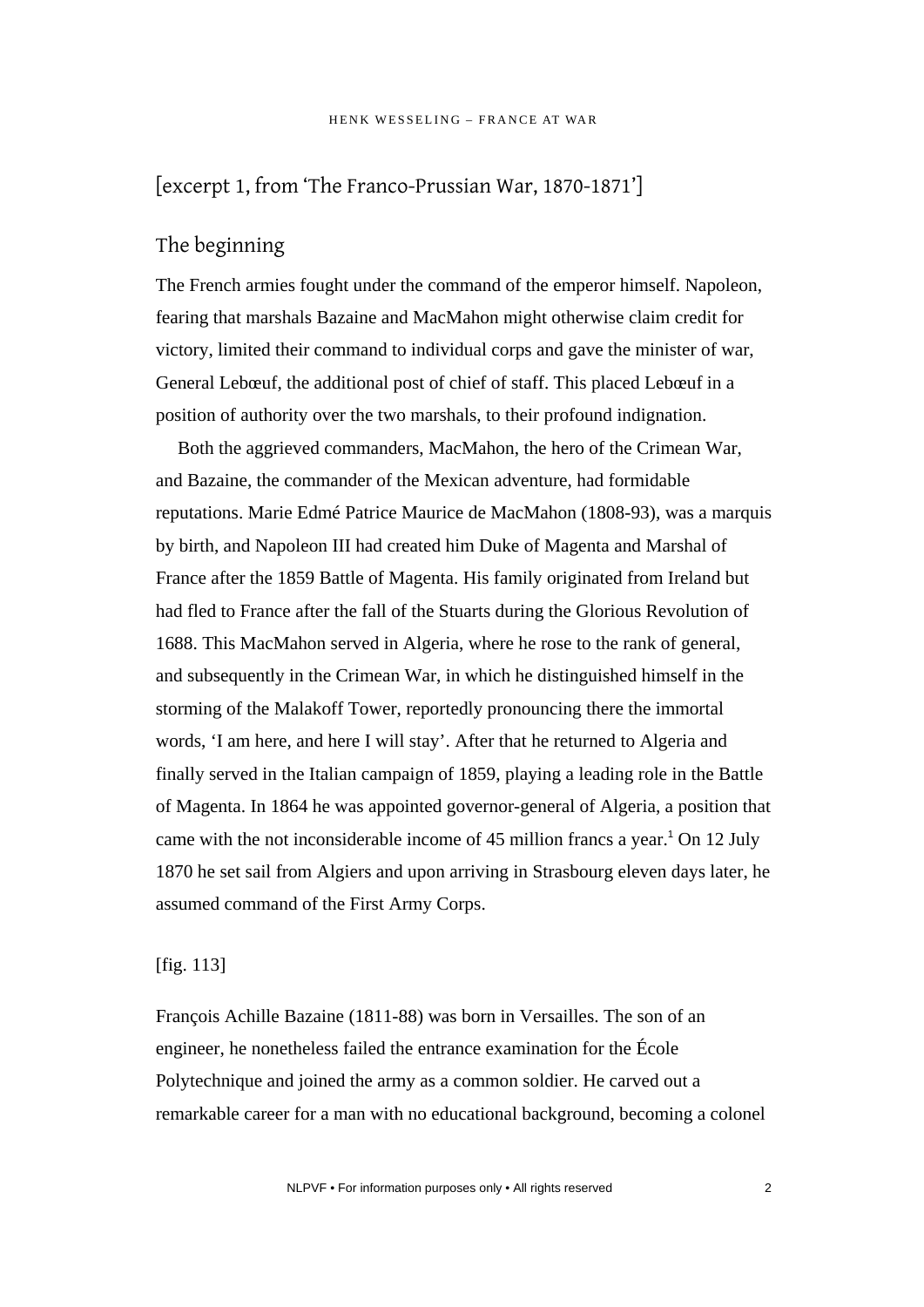by thirty-nine years of age and a general at forty. He had fought hard for these distinctions, first in the guerrilla wars in Algeria, and later in the Crimean War. He had also been wounded in the notorious Battle of Solferino. Bazaine played a tragic leading role in Napoleon III's Mexican adventure. Commanding the French forces there, he defeated the Mexicans and seized Mexico City, after which he married a wealthy local girl who was only seventeen years old, took up residence in a palace and was made a marshal of France. However, the adventure ended badly and Napoleon ordered Bazaine to bring his troops home. The general was rewarded for his efforts with a fine castle, but behind his back the emperor blamed him for the Mexican fiasco, a reproach for which Bazaine would never forgive him. When war broke out in 1870, he was placed in command of the Third Army Corps of the Rhine Army. But he would remain an embittered man.<sup>2</sup>

It had already become clear that Napoleon's many talents did not include an aptitude for commanding armies on the battlefield. On 28 July he arrived in Metz, together with his 14-year-old son, the Prince Impérial, and took up position at the head of his armies. He was supported by his wife, the empress Eugénie, whom he appointed regent in his absence. This was to prove a major error of judgement. Her last words on bidding him farewell were, 'Louis, do your duty!' But Napoleon's frail state of health alone made this almost impossible. He suffered unbearable pain from a stone in his bladder, was virtually incontinent and could scarcely mount a horse.<sup>3</sup>

France was widely expected to take the initiative and invade Germany. To the astonishment of many, however, the French invasion failed to materialise: why should one declare war, the French apparently reasoned, if one's own troops were not ready? Their slow mobilisation gave Moltke the opportunity to deploy his own armies and to move them off by train. Even so, the first victory went to the French, when Napoleon took Saarbrücken on 2 August. This was to prove a solitary triumph, however. On 4 August the French troops were surprised and overwhelmed at Wissembourg. The next day, MacMahon massed his troops on the hills near Froeschwiller. The next day witnessed the Battle of Wörth (known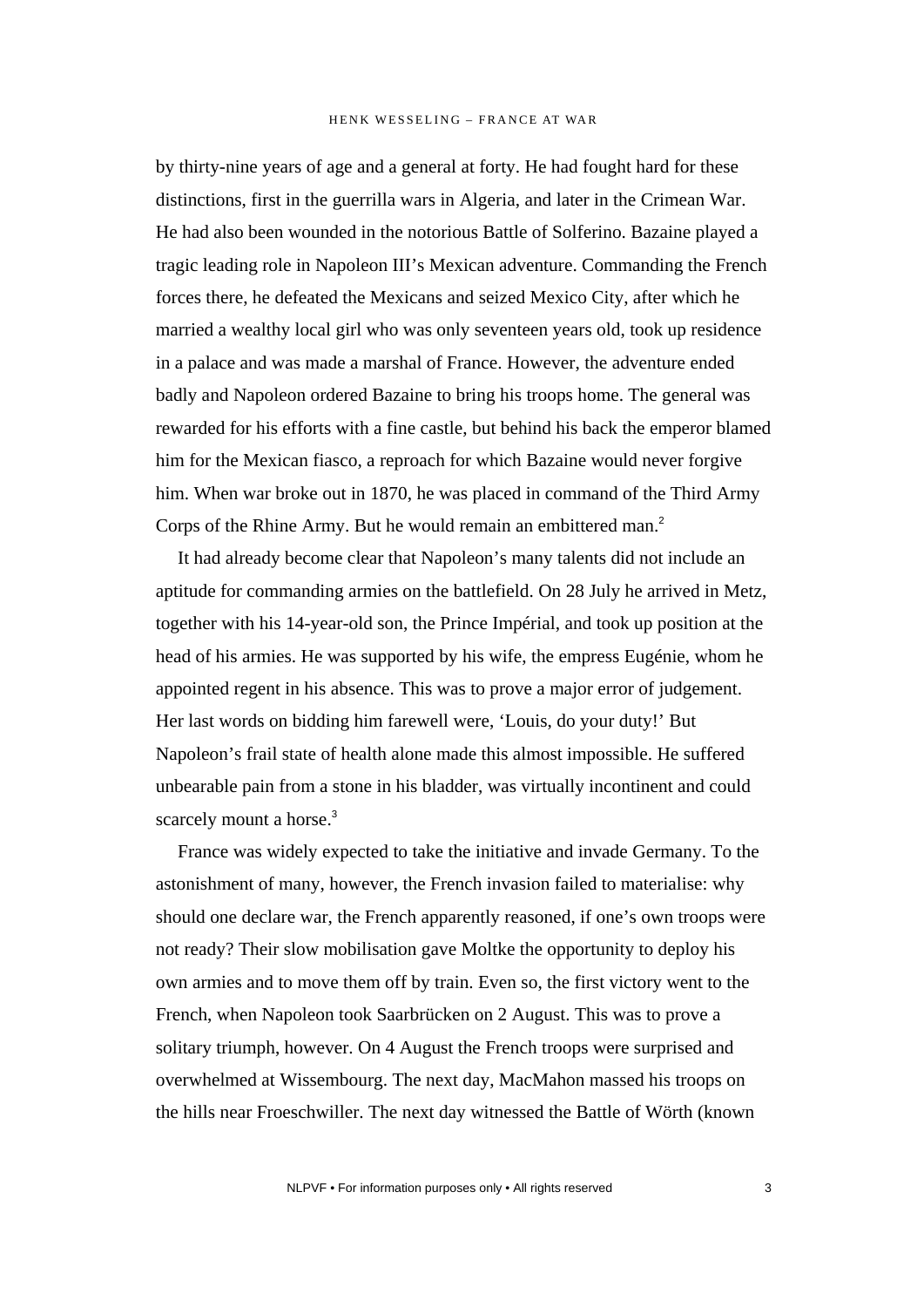by the Germans as the Battle of Froeschwiller), which was not ordered by either MacMahon or the German commander-in-chief but arose from a spontaneous initiative on the part of their subordinates. Still, the commanding officers were powerless to reverse the decision, and at the end of the day the Germans seized Froeschwiller and MacMahon ordered his troops to retreat. The fighting had taken a heavy toll, with some 10,000 lives lost on each side. That same day of 6 August witnessed another battle in a very different theatre of war, near Forbach-Spicheren on the Prussian border. This too was the scene of fierce fighting and although the Prussians suffered heavy losses, the French again retreated and Forbach was taken by the Prussian troops. The way was now open for them to advance towards Metz.

Napoleon had planned to launch an offensive on 7 August, but when he heard the news of MacMahon's defeat and the retreat at Froeschwiller, he immediately changed his mind and ordered his troops to retreat to Châlons. He himself collapsed: 'I am suffering too much, I cannot go on, let me be!' he cried.<sup>4</sup> On 12 August he placed Bazaine in command. Now it was Lebœuf who was out in the cold. The situation soon deteriorated for the French. In the battles of Gravelotte and Saint-Privat on 18 August the Germans suffered heavy losses, but Bazaine did not seize the opportunity to build on these successes and to turn them into a decisive victory. His army retreated to Metz, where it soon found itself surrounded. The king of Prussia and Bismarck followed the German advance closely. On 16 August they arrived in Pont-à-Mousson. By now, the French were in a state of panic. Bismarck wrote to his wife that when old women heard his name, they fell to their knees begging him to spare their lives. 'Compared to me, Attila was a lamb' he concluded.<sup>5</sup>

On 14 August, Napoleon left Bazaine behind in Metz, urging him to advance to Verdun as soon as possible. This would never happen. Bazaine stayed in Metz, and his large force played no further part in the war. For this conduct he was later charged with treason and sentenced to twenty years' imprisonment. MacMahon, who had arrived in Châlons and wanted to retreat to Reims, was now appointed commander-in-chief of the French forces, Bazaine being out of reach, and ordered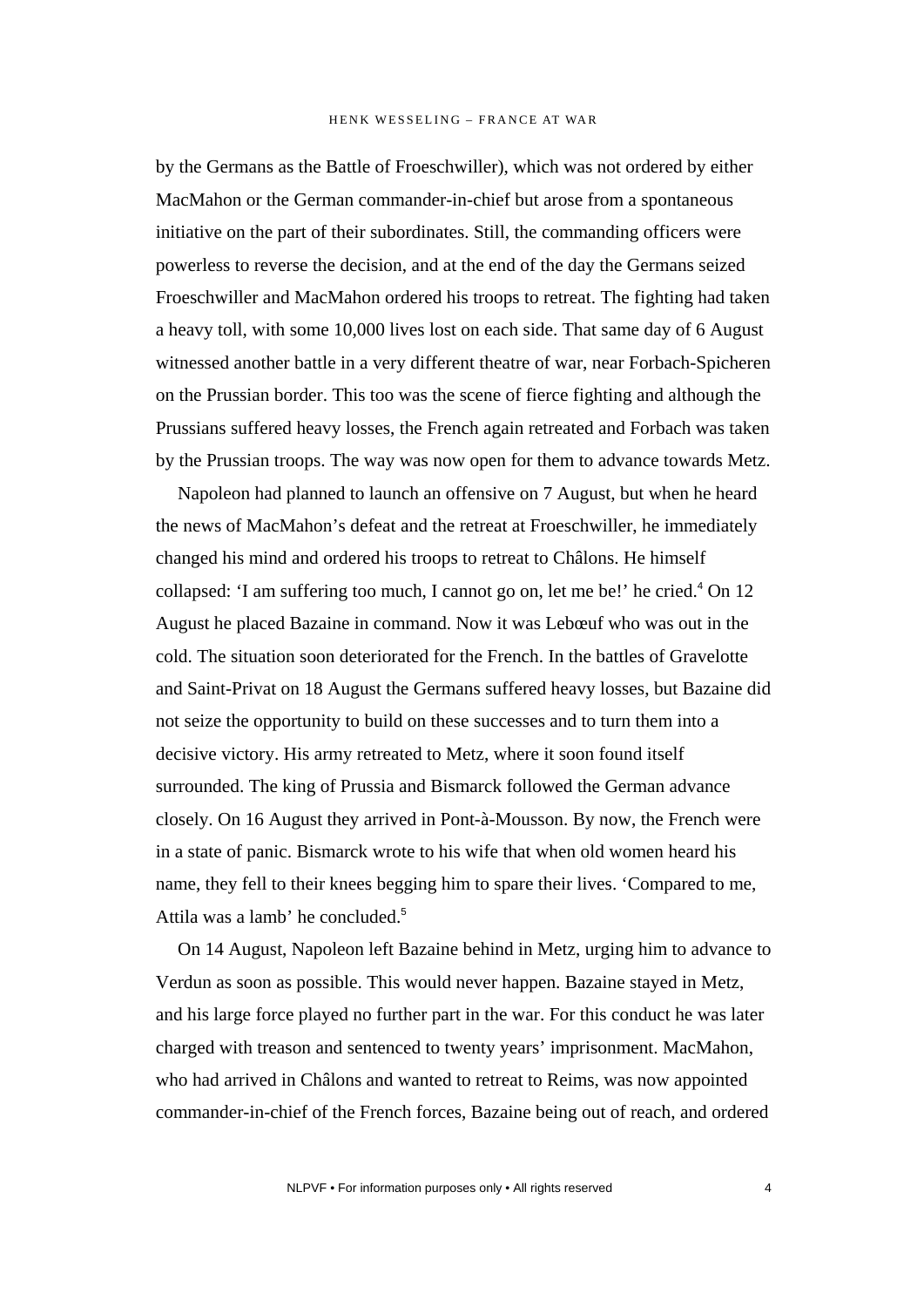to come to Bazaine's aid. This act of desperation took him to Sedan, where he and his troops were joined by Napoleon. It was there that the French would suffer the greatest defeat of the war. Just as Verdun would come to symbolise French fortitude in the war of 1914-18, Sedan would go down in history as the symbol of French defeat. Emile Zola devoted a novel to the event, aptly entitled *La débâcle*.

### Sedan

Sedan is a small fortified city on the river Meuse. MacMahon did not plan to engage the enemy there, merely to allow his exhausted troops a brief respite. But they were not given a chance to rest. By 31 August they found themselves completely surrounded. About 100,000 Prussian soldiers had taken up position in the hills around Sedan. Moltke, arriving to inspect the situation together with the king of Prussia, declared in satisfaction: 'They're in a mouse-trap.' The French general Ducrot used a rather more colourful metaphor: 'We're in a chamber-pot, and we're going to be s<sub>\_\_</sub> on.'<sup>6</sup> Hostilities broke out on 1 September. MacMahon himself was already badly wounded at 5 a.m. while on a reconnaissance mission. A little earlier, at 4 a.m., Bavarian troops had attacked the nearby village of Bazeilles, which was being defended by France's best troops, the marine corps. The house in which they made their last stand, dubbed 'La Maison de la Dernière Cartouche', is one of France's few glorious memorials to Sedan. Today it houses a small museum.

The other moment of glory belonged to General Margueritte's cavalry. Although the cavalry was clearly outmoded as an instrument of war, it still existed and was therefore deployed in battle. General Margueritte himself was shot in the jaw in the first reconnaissance mission, and his troops cried out for revenge. The cavalrymen leapt onto their horses and rode straight into the Prussian front lines, where they were mown down by Prussian fire. That did not prevent them from launching another sortie. When General Ducrot asked if they wanted to try again, their commanding officer replied, 'As often as you wish, general, as long as one of us is still standing'. The drama was thus played out to the end.7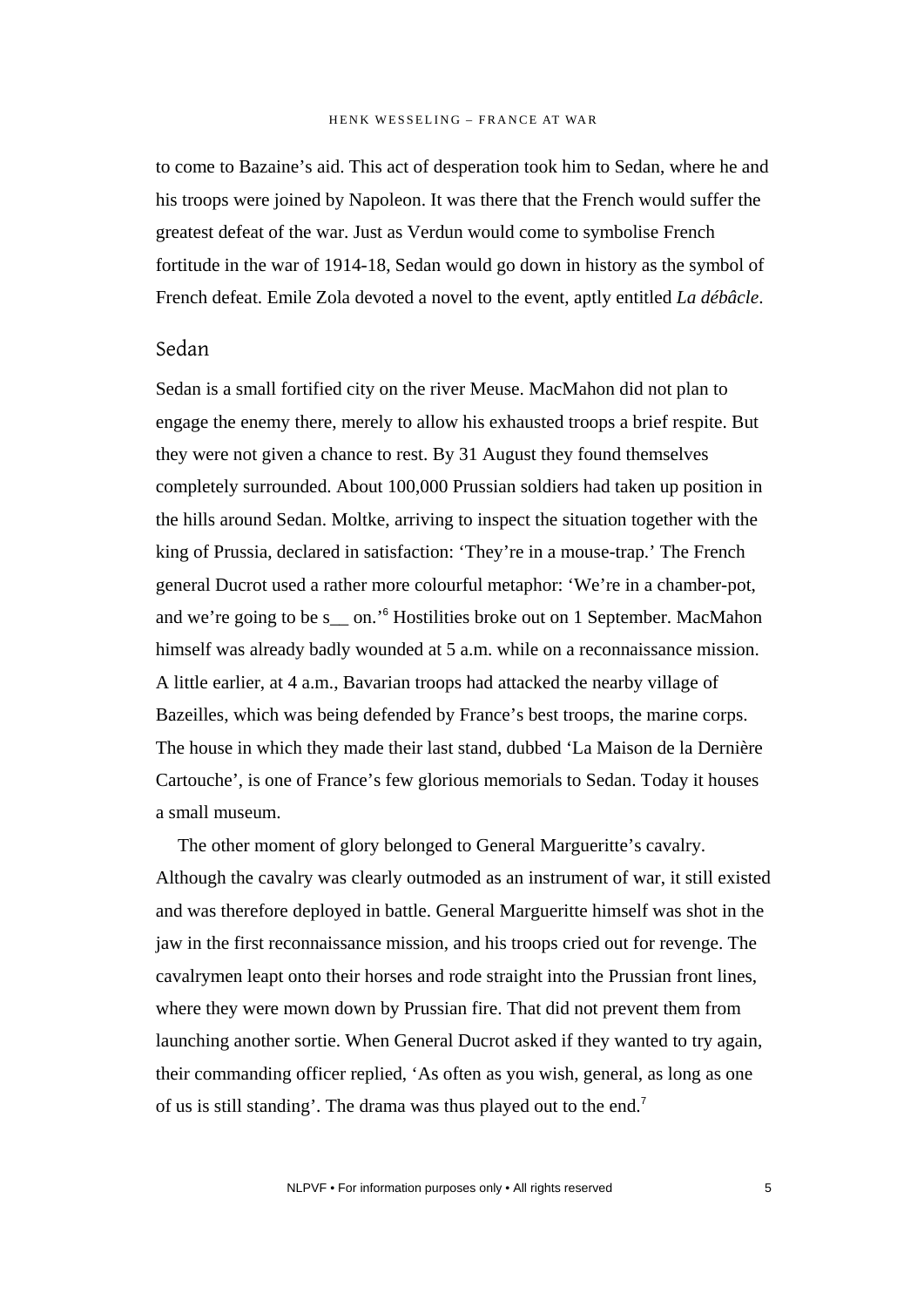The cavalry charges were watched from Frénois, which provided a fine vantage point, by a large Prussian contingent: the King, Bismarck, Von Roon, Moltke and their staffs, as well as numerous German princes and princelings, the rulers of Bavaria, Württemberg, Schleswig-Holstein, Saxony-Coburg and Saxony-Weimar and many more territories besides. They all enjoyed the spectacle, along with foreign observers from Russia and England, the American general Sheridan – and of course the press. The Prussian king was so moved by the courage of the French cavalrymen that he exclaimed spontaneously, in French, 'Ah! les braves gens!'.

Noble and courageous though they were, their efforts, like the rest of the French resistance, were to no avail. Under a ceaseless barrage of firepower, the French troops were eventually driven out of the woods and hills surrounding Sedan. The artillery played a decisive role. A total of 540 German cannons held the French army in an iron stranglehold. That same evening, Moltke saw the white flag being hoisted above the fortress of Sedan. A Prussian officer was sent to gather information. He returned with a general of the imperial staff who bore Napoleon's famous message to the king of Prussia:

'Monsieur mon frère, N'ayant pas pu mourir au milieu de mes troupes, il ne me reste qu'à remettre mon épée entre les mains de Votre Majesté. Je suis de votre Majesté le bon frère. Napoléon'

['My dear brother, Having been unable to die in the midst of my troops, it only remains for me to place my sword in Your Majesty's hands. I am Your Majesty's good brother.']

Bismarck and the king studied the letter and Bismarck dictated the following reply:

'My dear brother, I regret the circumstances in which we meet, accept Your Majesty's sword, and ask you to authorise one of your officers to prepare the capitulation of your army, which has fought so bravely. I have designated General von Moltke to perform the arrangements on this side.'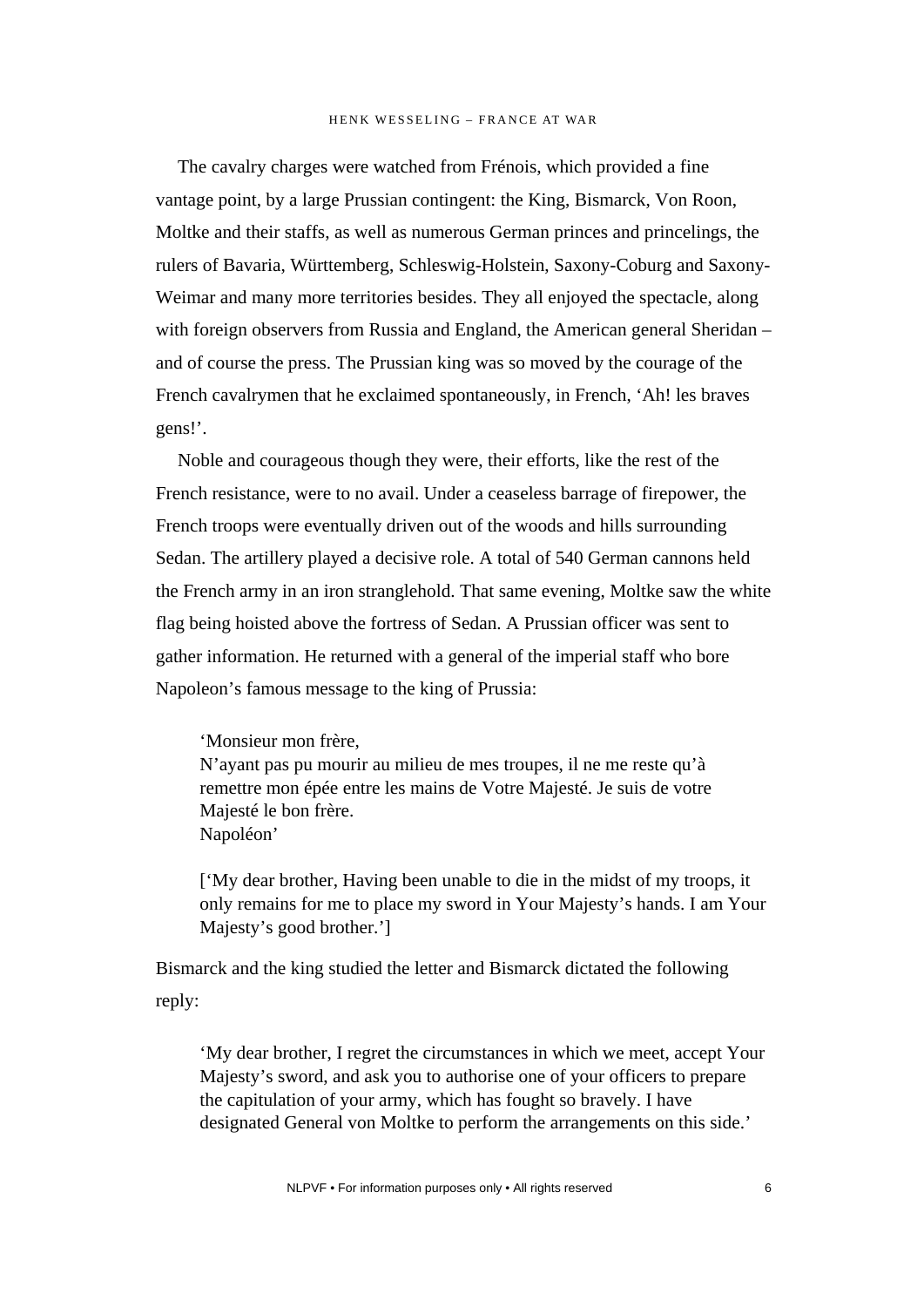The German troops offered thanks to the Almighty for their great victory, and crowded around the campfires in their bivouacs that evening, singing the old hymn, 'Nun danket alle Gott'.

The French officer assigned the thankless task of negotiating the capitulation with Bismarck and Moltke, while the scope for negotiation was negligible, was General Wimffen. He understandably urged the Prussian victors to practise generosity, but Bismarck, who had indeed been generous in his treatment of the Austrian troops he had vanquished in 1866, saw the French as a very different kettle of fish. In his view, France was a nation of jealous, impetuous men who could not be relied upon, and who had fought German armies thirty times over the previous two centuries.

Wimffen argued that the situation had changed. Thanks to the prosperity of the Second Empire, he claimed, the French were now only interested in money, business and art. But Bismarck was not inclined to accept this materialistic view of history. The French had no option but to accept the Prussian conditions. They signed the conditions of the truce at 11.30 a.m. on 2 September: the vanquished troops were taken as prisoners-of-war and Sedan was surrendered to the Prussian army.

The French dead and wounded numbered 13,000 men. To the existing 21,000 prisoners-of-war were added about 75,000 more. France's Second Army Corps no longer existed, and the First Corps was still hemmed in at Metz. On 3 September, Napoleon himself became a prisoner-of-war. He was taken to the palace of Wilhelmshöhe near Kassel, once the royal residence of his uncle Jerôme as king of Westphalia. Moltke and Bismarck were not pleased at this outcome. They had hoped to be able to rapidly conclude a peace treaty with Napoleon, and this hope now evaporated. They foresaw the fall of the empire, and feared that from its ashes would rise a more popular and more combative regime, in the form of a republic. They were right.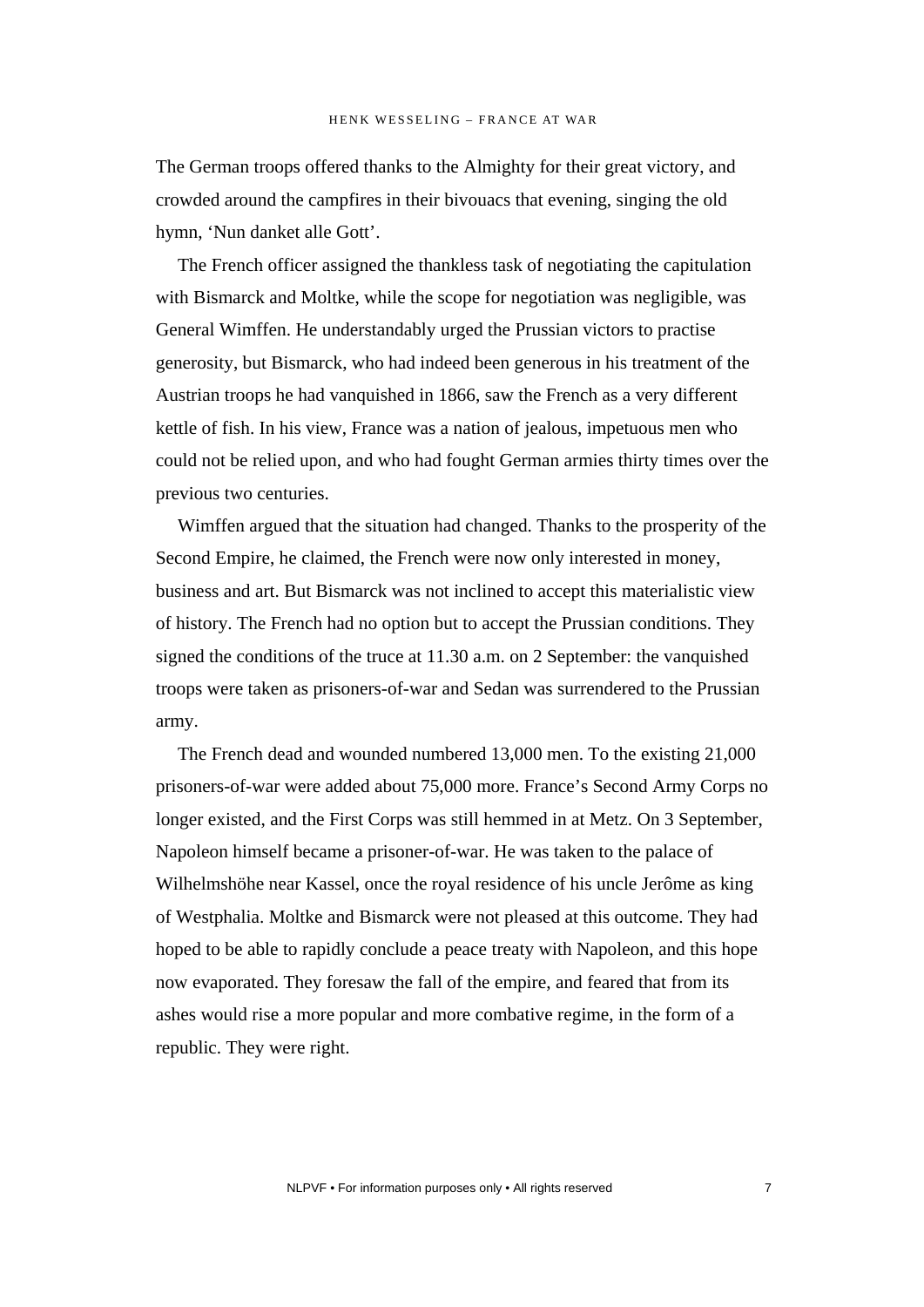# [excerpt 2, from 'The Vietnam War']

#### Dien Bien Phu

Dien Bien Phu is one of the great landmarks in French military history. It is a true *lieu de mémoire*, but one steeped in ambivalence. For Dien Bien Phu combined elements of Sedan and Verdun. It resembled Verdun, in that it was the story of an indomitable, heroic resistance. And it resembled Sedan in the collapse of that resistance: Dien Bien Phu was to become one of the most resounding defeats in French history, and one that moreover directly precipitated France's retreat from Vietnam.

Dien Bien Phu sounds like a place-name, but in fact it is simply a phrase meaning 'big frontier administrative centre'. It lay in a valley in northwest Vietnam, very close to the border with Laos and some 200 miles from the capital city, Hanoi. The roughly one hundred villages and hamlets nestling in this valley had a total population of about 10,000 to 15,000, who were classified as ethnic Thai. At first sight it seems baffling that the biggest battle in France's Vietnam War should have been played out in such a remote region, and more baffling still that the French generals should have resolved to deal a decisive blow to the Viet Minh in a valley in which their troops could be surrounded by the enemy without the existence of any lines of communication with the remainder of the French forces. These mysteries can be explained by looking at the strategy that had been conceived by the French high command.

De Lattre was succeeded in January 1952 by his second-in-command, General Salan. Salan, born in 1899, had begun his military career with the colonial infantry, had moved on to Saint-Cyr and served in Indochina three times between the First and Second World Wars. He thus became an authority on Asia, a field of expertise that also stood him in good stead after the war. Before taking over from De Lattre as commander-in-chief in Indochina, he had already served there three times. His last term as commander-in-chief in Vietnam was not very successful,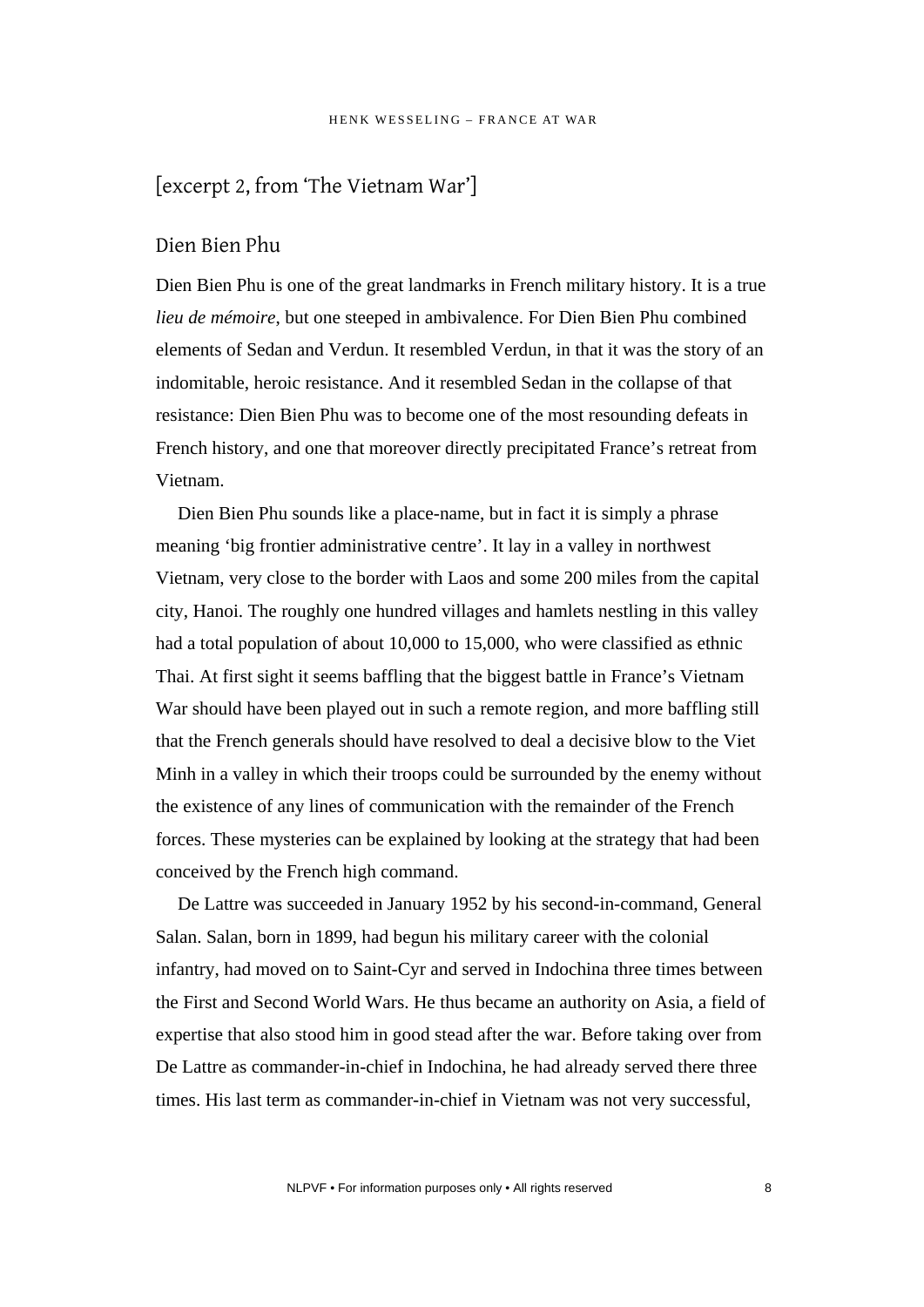however. He disgraced himself by passing on the conclusions of a confidential report on the situation in Indochina to the weekly paper *L'Express*.

Salan was succeeded by a new commander-in-chief, General Henri Navarre, who arrived in Saigon on 19 May 1953 and was placed in supreme command over the French expeditionary force. In this position he was responsible for the overall pursuit of the war in Indochina. Unlike the warm-blooded, theatrical De Lattre and the inscrutable 'Chinese' general Salan, Navarre was a reserved, intellectual man. His cool and calculating approach had propelled him to the peak of his career.

Navarre was the son of a Professor of Greek at the University of Toulouse. He was admitted to Saint-Cyr military academy in 1916, and was just in time to serve in the First World War. After that he served in the French mandate territory of Syria, and subsequently in Morocco, in the final phase of the 'pacification'. He worked for French military intelligence for many years, mainly in Algeria, and after the war he alternately worked at army headquarters and commanded troops in the field. When he became commander-in-chief of the operations in the Far East in 1953, he was 54 years old and had risen to the rank of lieutenant-general. He had never served in Asia before. He appointed General Bodet as his deputy and General Gambiez as chief of staff. But the most senior commanding officer below him was not in Saigon but Hanoi. This was General Cogny, commander of the land forces in North Vietnam. Cogny commanded some 120,000 French and Vietnamese troops and was in charge of the fight against General Giap's people's army.

General Navarre's assignment was not to win the war but to arrange for an honourable retreat on terms favourable to France. He adopted the position that the French must retain what they called 'the delta', the mouth of the Red River, more precisely, the triangle south of the line linking the capital city of Hanoi with the major port of Haiphong. He also attached much importance to expanding Vietnam's share in the armed forces. This would take time, and meanwhile a defensive strategy would have to be pursued.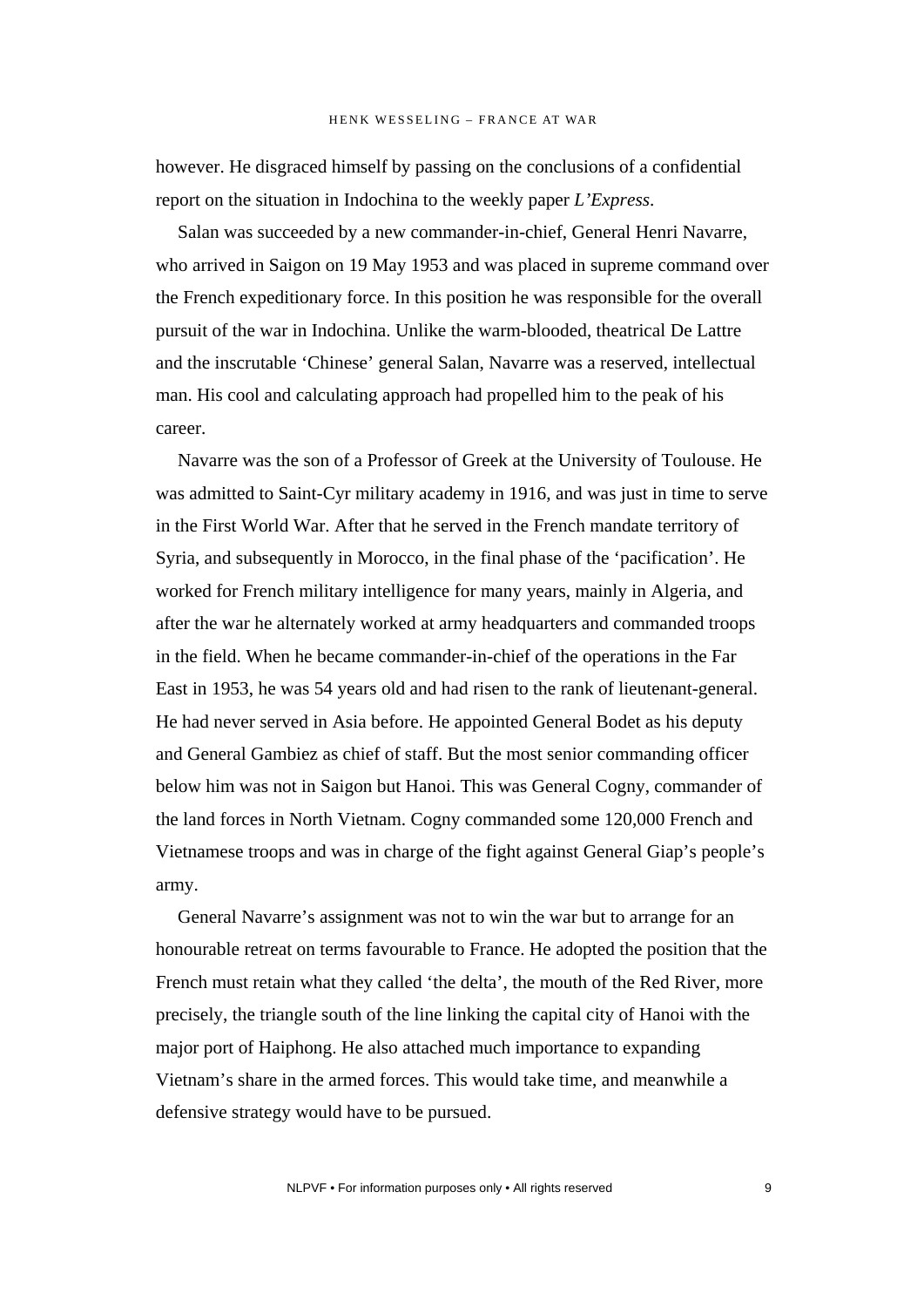Another objective was to prevent Giap from advancing into Laos and expanding the communist influence there. To do this, it was essential to put pressure on Giap's communications network, which could be done by setting up a base in the western highlands of North Vietnam from which Giap's troops could be bombarded. Since there were no regular overland communication lines, the idea arose that this would have to be a land-air base – that is, a base with one or more airstrips making it possible to fly in reinforcements and supplies for the troops on the ground. This base could also be used to support the Thai partisans who were fighting the Viet Minh.

The best place for this land-air base, according to the conclusions of an investigative report, was the valley of Dien Bien Phu. Eleven miles long, it could accommodate two airstrips. However, the valley was surrounded by hills from which enemy forces would be able to bombard the camp. In a strategic sense, it was therefore a strange place to set up a garrison. But the French generals were confident that their superior artillery could prevail over Giap's. The plan was based on the belief that Giap would not want his rear flank threatened by such a strong French camp and would therefore be provoked into attacking it. He would thus be unable to deploy his favoured guerrilla tactics, and the attack would culminate instead in a regular battle. In this battle, the French army would be able to prove its superiority and strike a devastating blow at Giap's army, paving the way for France to secure an honourable peace. On 2 November 1953 orders were issued to mount a paramilitary operation to occupy Dien Bien Phu. The operation was given the code name 'Castor'.

#### Operation Castor

The first paratroopers landed at Dien Bien Phu in the early morning of Friday, 20 November 1953. They were flown in by 65 Dakotas, each one with 24 men on board, totalling 1,560 men – two battalions. Others were flown in on transport planes, and more would swiftly follow. By the end of February 1954, the French had 10,000 troops in Dien Bien Phu. Besides paratroopers there were infantry, cavalry, artillery and engineering units, as well as intelligence services and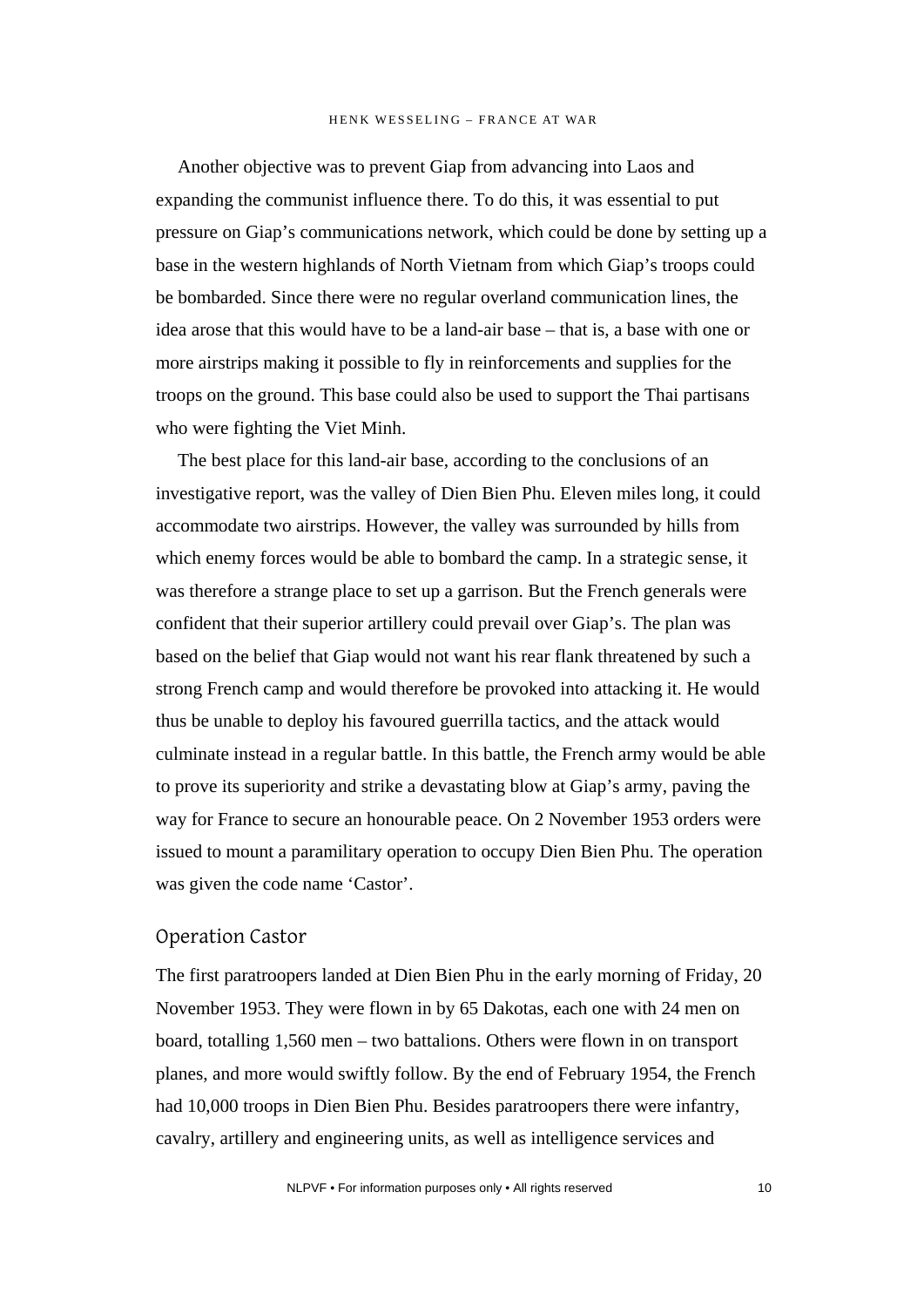signals, supplies, police and medical services. There were French, North African and West African units, not to mention the Foreign Legion. The majority of troops, however, were Vietnamese. Of the troops killed on the French side in the Battle of Dien Bien Phu, more were Vietnamese than French.<sup>8</sup> The commander of this force, which had been given the name of Groupe Opérationnel Nord-Ouest, or GONO, was Colonel Christian Marie Ferdinand de la Croix de Castries.

### General De Castries

De Castries was 51 years of age and came from one of France's most prominent aristocratic and military families, one that had produced nine generals, an admiral and a marshal of France. Yet Christian de Castries (1902-90) opted to pursue a different path. He did not attend military academy, and immediately after the First World War he enlisted in the cavalry as a common soldier. He was promoted to the rank of sergeant, after which he was selected as a candidate to be trained as an officer at the cavalry school in Saumur. This move precipitated De Castries into a life of some considerable luxury, in which he took part in horse-races, became an amateur pilot, ran up debts and made several amorous conquests. In the Second World he maintained a heroic stand against a superior German force, in the course of which he was wounded and taken prisoner. He made numerous escape attempts, the fifth of which, through a tunnel in 1941, was successful. After a dangerous trip through Germany, France and Spain, he reached the Free French Forces in London. From there he took part in the Allied campaigns in Italy and Germany. Immediately after the war he went to Indochina, where he was decorated on several occasions. At one point he drove over a mine and both his legs were crushed. After that he walked with the aid of a stick. Following a period of convalescence, he served at the Allied headquarters, but then volunteered to serve another term in Vietnam. In short, he was a well-respected, experienced and courageous fighting soldier, and with his tall stature, silvery-grey hair, bushy eyebrows and hooked nose, he looked every bit the part. For General Navarre he seemed the ideal man to place in command of Dien Bien Phu, but events were to prove otherwise.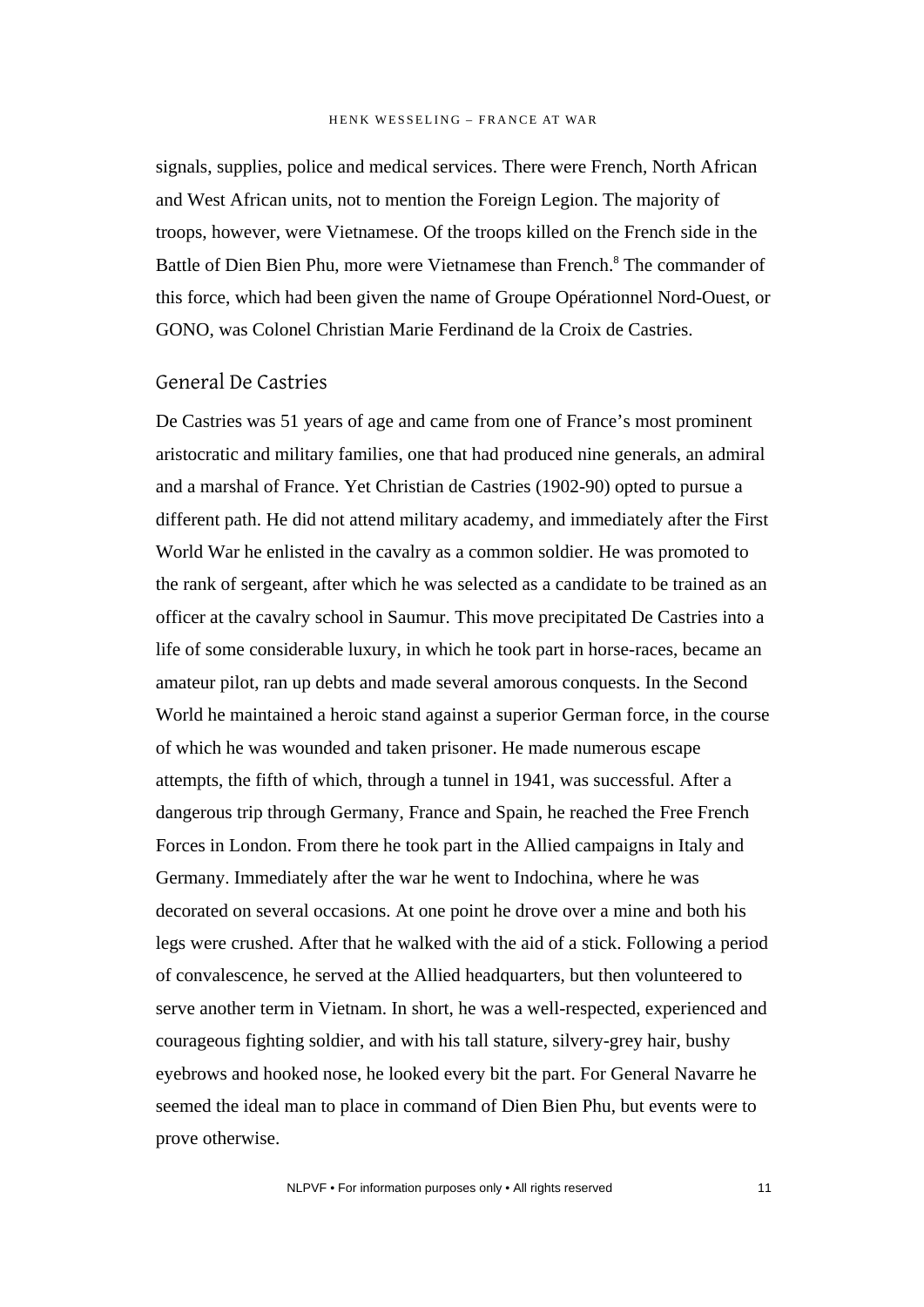#### Giap

General Vo Nguyen Giap was the leader of the other camp. He too was a man of great military experience. Giap was born as the son of a low-ranking mandarin, in or around 1912. He attended secondary school in Hué and went on to study in Hanoi. He became politically active early on, and had already served three years in prison before graduating in law. So his name was known to the French authorities, but when the Indochinese Communist Party was banned in 1939 he evaded prosecution by fleeing to China. There he joined Ho Chi Minh and became a military specialist. He attended the Red Army's school of guerrilla warfare and pored over the writings of Mao Zedong. He followed the Chinese example of the revolutionary war, penetrated the Vietnamese frontier during the war there and set up a clandestine group of party officials. By the end of 1943 he had a force of several hundred trained men and women at his disposal. In 1944 a secret army was formed. After Ho Chi Minh's declaration of independence in 1945 he played a key role in the Viet Minh, primarily as a military expert.

Giap, who had by then gained a great deal of experience with guerrilla warfare, was initially at a loss to decide what the French were planning with their Operation Castor. Was it a temporary movement of troops or a permanent occupation? It soon became clear that the latter was intended. He had to decide how to respond. Should he risk deploying his forces in a battle against this strong French force? Hoe many troops would he need? How could they be transported and supplied? Giap's main bases were about 300 miles from Dien Bien Phu. To mount a successful attack, he might need as many as 50,000 men. Good artillery, too, was essential. This too would have to be transported over immense distances across a territory without any roads. Meanwhile, the advancing Viet Minh troops would constantly be exposed to attack by the French air force, which ruled the skies. All these factors magnified the risks inherent in a large-scale attack on Dien Bien Phu, but Giap was in much the same situation as Navarre. With the negotiations in Geneva looming, a military success could decisively influence the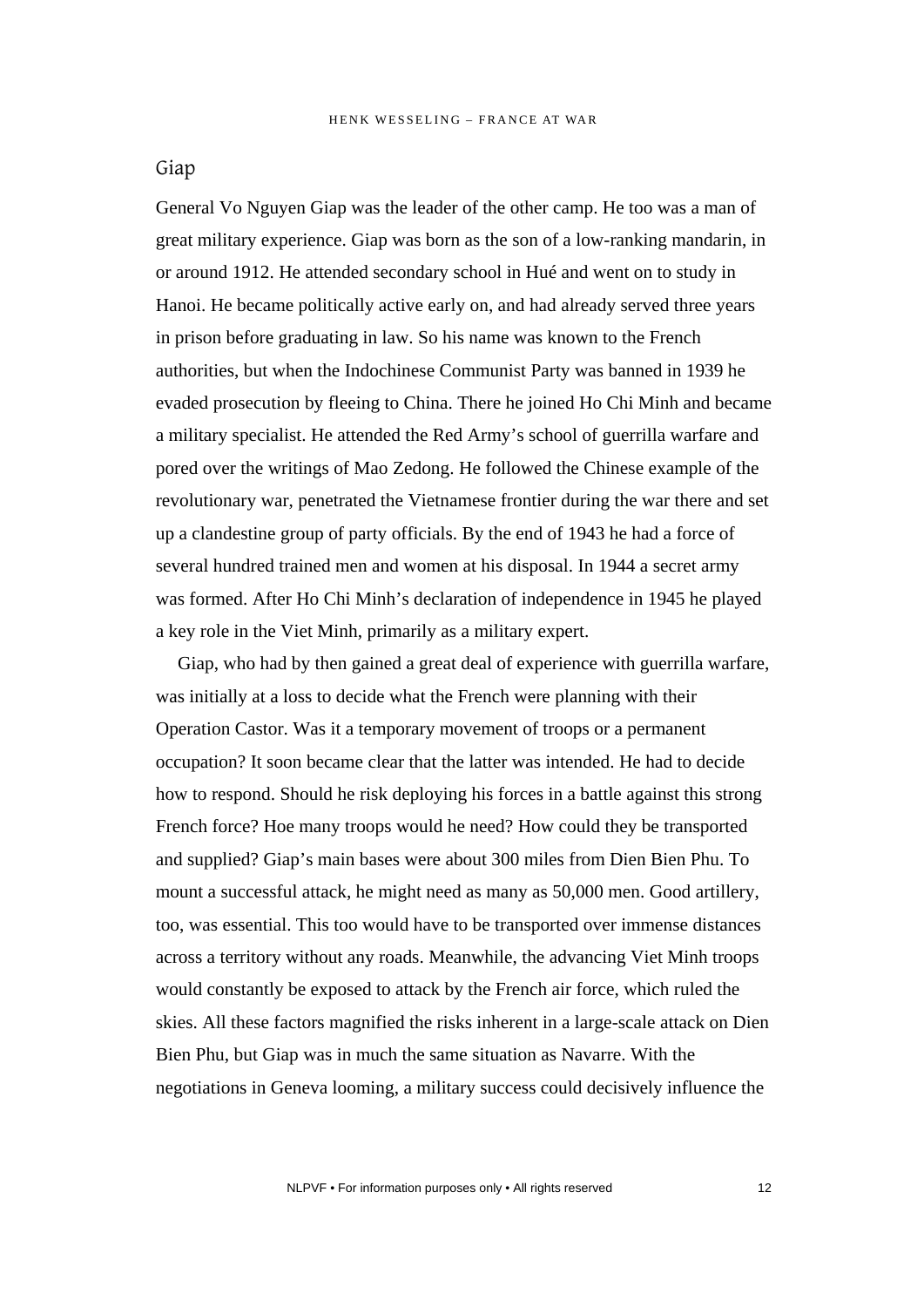results of the conference. It was this consideration, weighing heavily on both sides, that invested the Battle of Dien Bien Phu with unique significance.

## The advance

The advance of the Viet Minh troops to Dien Bien Phu is one of the great stories of military history. There were scarcely any roads, the Viet Minh had virtually no means of transport, and there was an ever-present danger of air raids. The troops had to take everything they needed with them. They would require field artillery, anti-aircraft artillery, shells and ammunition in Dien Bien Phu. In part of North Vietnam they would be able to use Russian trucks, but these too were vulnerable to attack from the air. This made alternative modes of transport essential. Sometimes it was possible to travel by water, but the majority of the materiel had to be carried by hand. Two men could carry a wheel and four the rest of each 75 mm cannon. Rice was transported by bicycle, almost a hundred kilos per bike. An estimated 50,000 to 75,000 coolies were involved in this work – twice the number of fighting soldiers. Many lives were lost along the way, from causes ranging from disease and snake-bites to marauding tigers, accidents or simple exhaustion.

By January 1954, the French garrison was hemmed in on all sides. Giap's artillery was positioned in bunkers concealed in the hills surrounding Dien Bien Phu. His army had dug tunnels at right-angles to the entrance, making the cannons invisible and invulnerable to attack. They were moved back into these hidingplaces after use, placing them out of range of counter-fire. Ammunition stockpiles and commando and observation posts were also installed. These were well camouflaged and impossible to detect from the air. The strength and sheer size of Giap's artillery was the big surprise at Dien Bien Phu: forty cannons, fifty mortars and sixty other pieces of artillery were arrayed around the French camp. This meant that in artillery – and more emphatically still in infantry – Giap's army had the upper hand. In total, the ratio of Vietnamese to French troops was approximately five to one, but in terms of fighting men who could be deployed in an attack, the number was lower, at around three to one. The rest of the Vietnamese were auxiliary troops.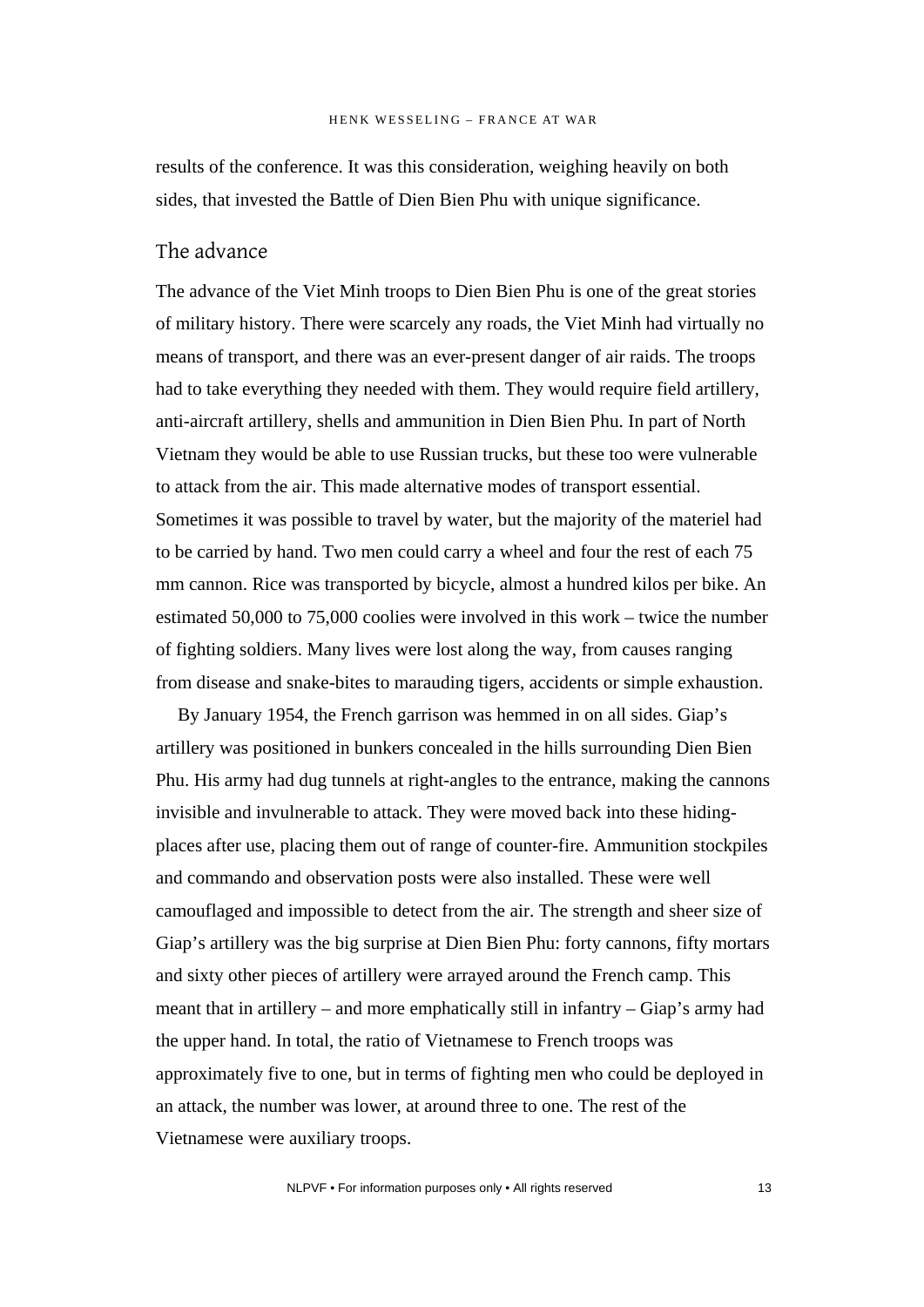## The garrison

The French garrison in Dien Bien Phu was an impressive spectacle. At the centre, near the upper airstrip, was Colonel De Castries's headquarters. Nearby were the military hospital, the munitions depot, workshops and the graveyard. The engineering corps needed a large number of reinforcements. Defensive positions had been set up in the hills around the camp. These all bore women's names. The northernmost camp was called Gabrielle, while the southernmost one was Isabelle. In the west were Anne-Marie, Huguette and Claudine, while Béatrice, Dominique and Eliane were in the east. It was said that they were named after the rather numerous mistresses of a former general.

The garrison had everything it needed. It had a bakery and a supermarket, cold storage and a slaughterhouse. The officers ate extremely well, and had good wine and spirits at their disposal. In mid-January the facilities were further enhanced by the arrival of a mobile field brothel or 'bmc' ('Bordel Mobile de Campagne'), staffed by Vietnamese prostitutes. A second 'bmc' was added later, with North African women, ensuring that all tastes were catered for. The camp became a tourist attraction. High-ranking officers, politicians, and other prominent individuals, including Graham Greene, author of the famous book *The Quiet American*, came to visit. They were given a grand reception. High-ranking guests found themselves attended by a Foreign Legion guard of honour, in full regalia with white kepis and decorations, and were driven around the camp by De Castries himself. They visited the military positions and were invited to stay for a lavish lunch with first-class wine before being flown back to Hanoi.

## The Battle

The long-anticipated battle finally began on 13 March 1954. Each of the Viet Minh attacks started with artillery fire in the late afternoon: early enough to benefit from daylight and late enough to make it impossible for the French to carry out air raids. The first assault targeted the northern fortifications, Béatrice and Gabrielle, while the central camp and other positions were shelled at the same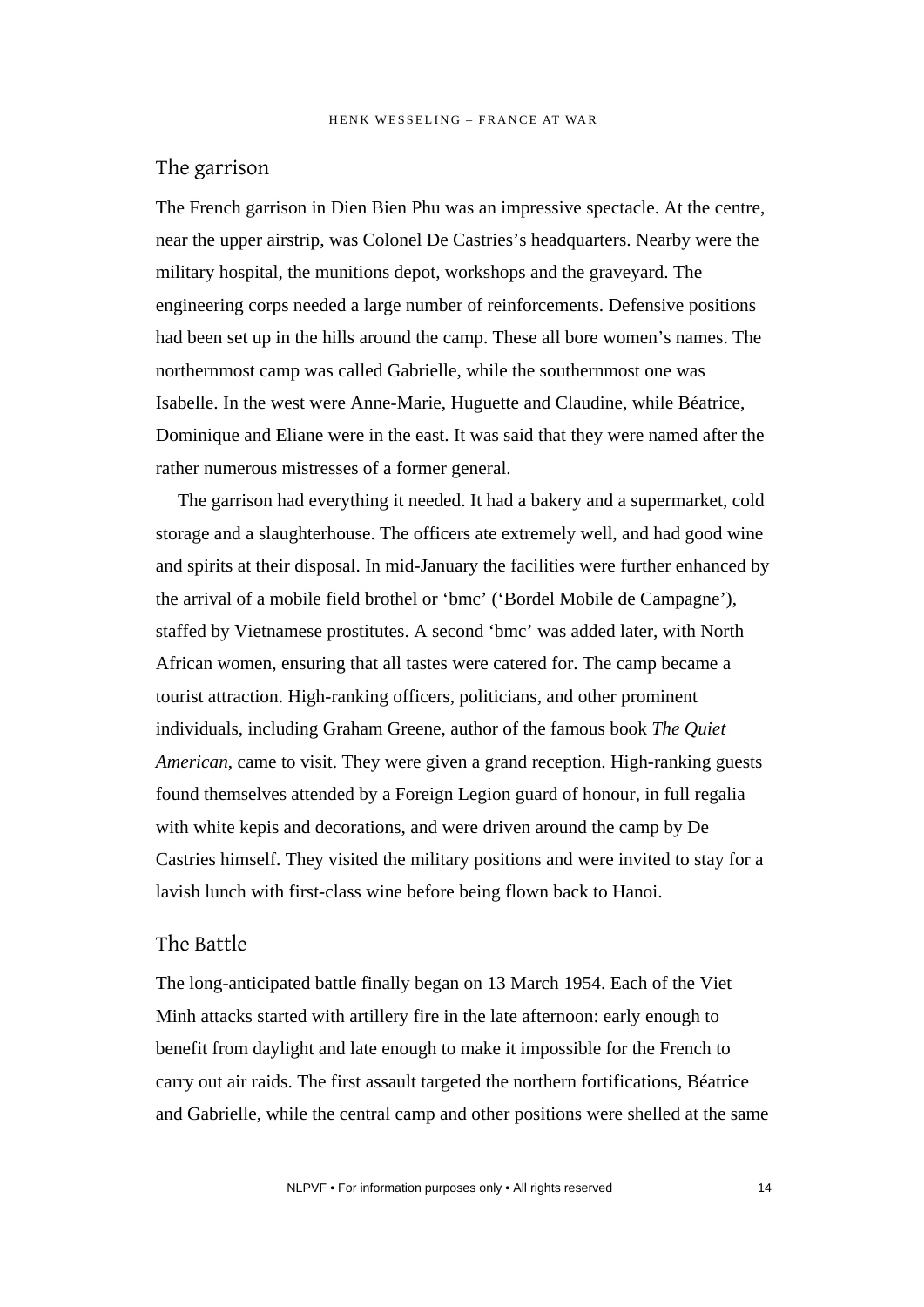time. A new shell landed every second. Béatrice and Gabrielle were in the most isolated locations and were closest to the Viet Minh communication lines. Each devastating barrage of artillery fire was followed by an attack by the infantry. The Viet Minh had already dug trenches before the battle began. The foremost trenches were located close to the French defence positions, so that the attacking troops were close by, sometimes only a few dozen metres away from the barbed wire barricades. The positions Béatrice and Gabrielle fell on 14 March, with the loss of hundreds of French soldiers. Colonel Piroth, who was responsible for the defeat of the French artillery, committed suicide the following day. The Vietnamese forces attacked the positions with vastly superior strength (between ten and twenty times as many troops) and suffered far greater losses than the French. Giap lost so many soldiers that he was compelled to call for a cease-fire. This intermission lasted until 30 March, during which time both sides brought in reinforcements. Between 13 and 27 March the French were able to fly out some of their wounded – there were five hundred in the field hospital – but after that the airstrip could no longer be used.

Once both airstrips had been put out of action, the only way for French reinforcements and materiel to be brought in was by parachute. Large numbers of men volunteered for the task, many of whom had never jumped before. Their first jump was over Dien Bien Phu. It was frequently their last. The enthusiasm to jump grew to such heights that the French had too few parachutes and were again glad to accept the help of their American allies. As many as 60,000 parachutes were flown in from Japan and the Philippines within just a few hours.

At the end of March the attack was renewed, and a week later different positions were attacked. By this time, the area occupied by the base had been halved. The hostilities continued throughout the month of April, with the Viet Minh troops moving their trenches ever closer to the main camp of the French, and all De Castries's positions coming under constant attack. It was a war of attrition. The garrison faced an increasingly bleak outlook. Even so, right up to the end, French troops kept parachuting in over Dien Bien Phu, heading for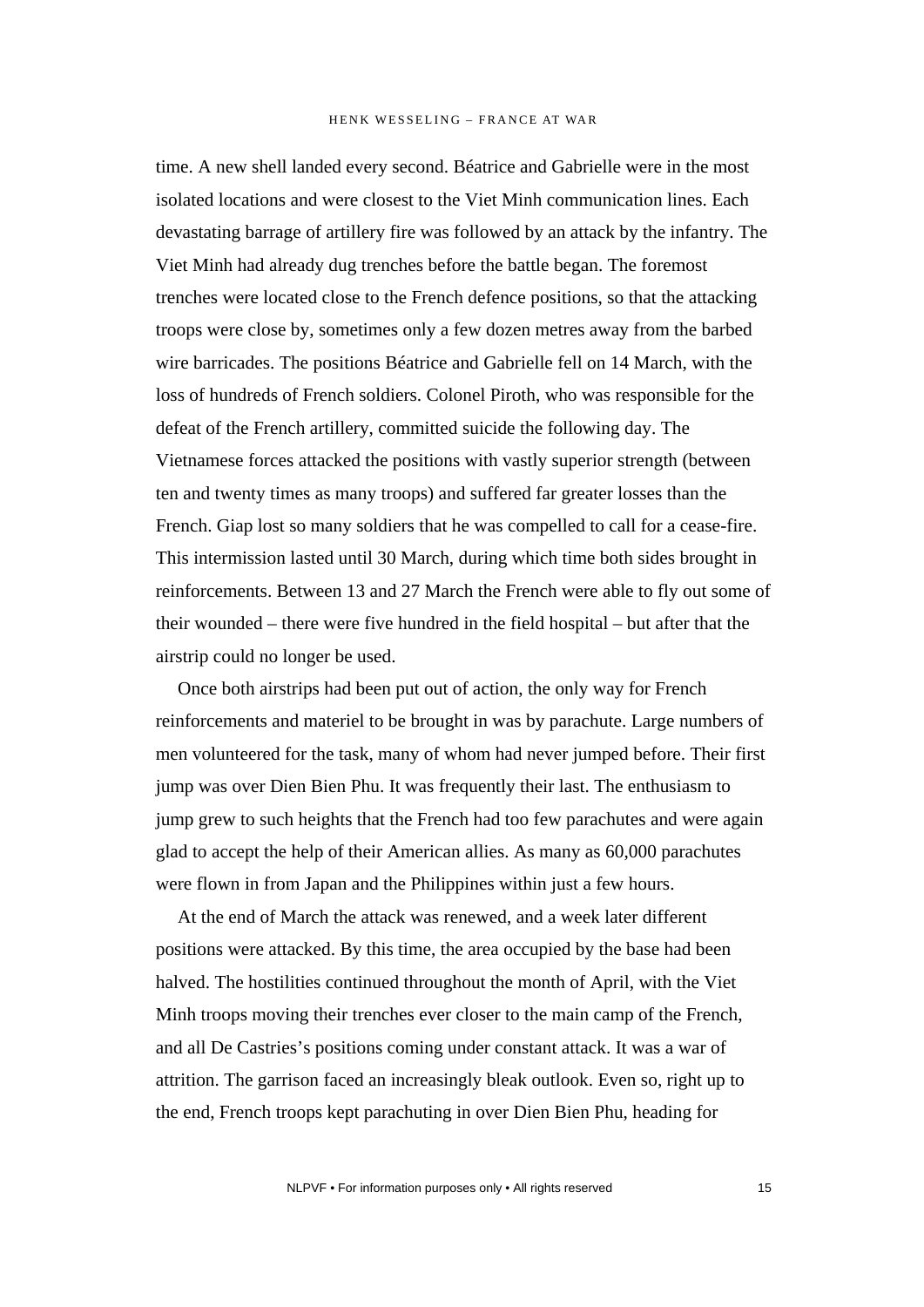certain death, injury or captivity. Several possible solutions were considered, one of which involved a French relief force to advance over land from Laos. This plan was discarded. Another solution was to request American air support. This did not materialise, largely because of the opposition of Senator Lyndon Johnson, who would later, as president, have far fewer qualms about attacking from the air. At one point nuclear weapons were even considered, referred to in Franco-American consultations by the seasonal code name of 'Easter eggs'.<sup>9</sup> This option was fortunately rejected, and it is certainly hard to see how a nuclear attack could have harmed the Viet Minh without destroying the French troops as well. The air force, on which the French had pinned all their hopes and the power of which had been the basis for the entire concept of the land-air base, proved completely ineffective, partly because of the poor weather.

The increasingly dramatic situation in the besieged camp was reported daily by the international press. French public opinion, which had previously taken no more than a passing interest in Indochina, was now riveted by 'the heroes of Dien Bien Phu': the Duc de Castries, by then been promoted to the rank of brigadiergeneral – his general's stars were delivered by parachute – as well as Colonel Langlais, the indomitable organiser of the defensive actions, who was effectively in charge of the French operations, and the tireless medical staff. Dr Grauwin was to be seen bending over the operating table at all hours of the day and night, with bared torso and a cigarette drooping from his mouth, mainly performing amputations. Such a mountain of amputated limbs had accumulated that no one knew what to do with them. Then there was the legendary aristocratic nurse Geneviève de Galard, just twenty-eight years of age, who soon became known as 'the angel of Dien Bien Phu', comforter of the hundreds of wounded, amputees and dying men. An unreal atmosphere had descended over the ghostly camp. While every day brought more dead and the dwindling army of survivors could scarcely stand on their feet from exhaustion, insomnia and shock, Geneviève de Galard was awarded the Légion d'honneur on 29 April, and the following day the Foreign Legion staged its annual commemorative celebrations.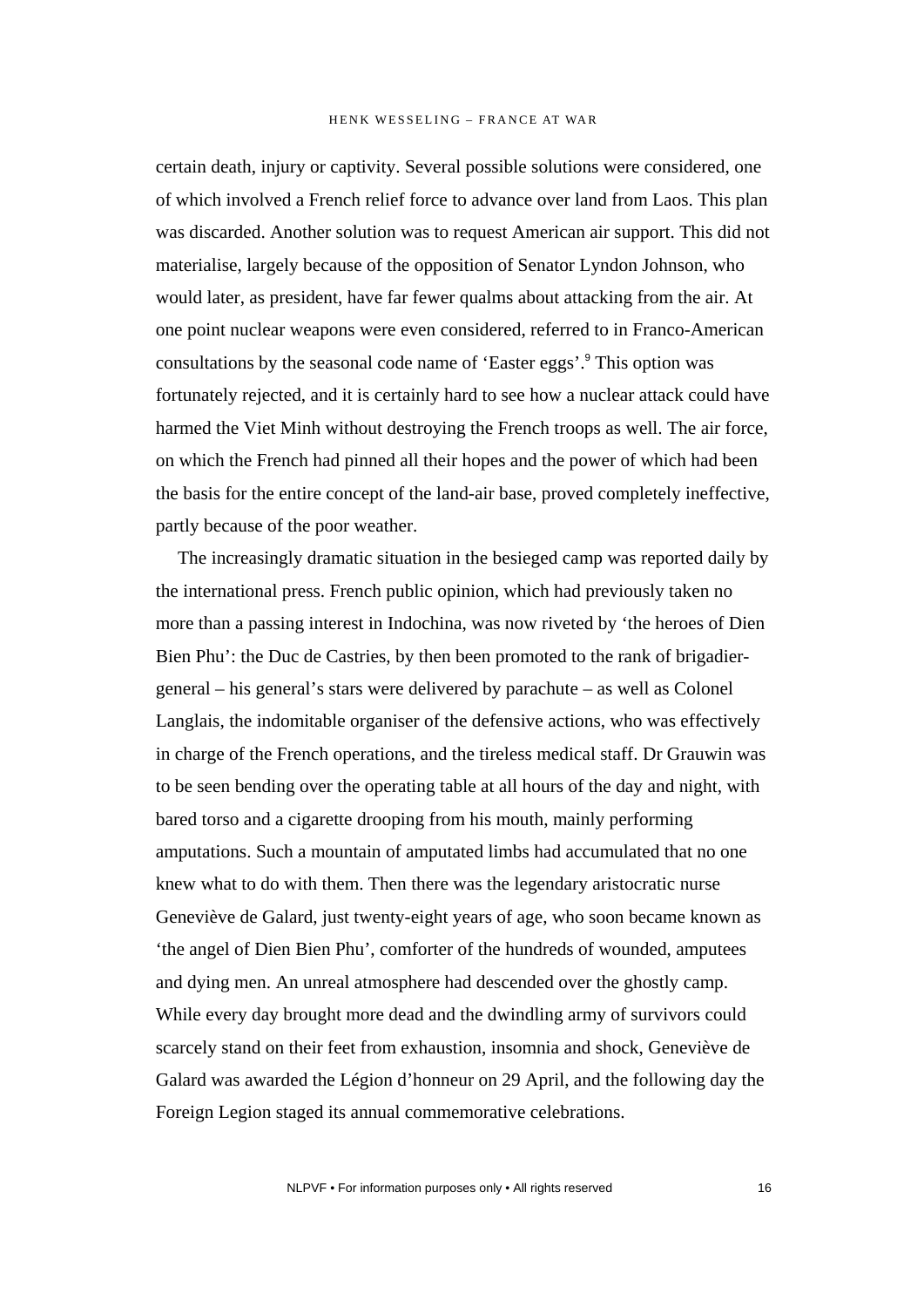In the latter half of April, the number of French victims rose to almost a hundred a day, with fifty new troops parachuting into the camp daily as reinforcements. The Viet Minh lost about half of its men in this period, and the morale of their troops – understandably in the face of such appalling losses – had sunk to an all-time low. Giap therefore decided to wait some time before launching what must be the final, decisive assault. The Geneva Conference was due to start on 26 April 1954, and he would have preferred to attack before then, but he did not feel confident enough of victory.

In the event, the final offensive was launched on 1 May. The last of the positions around the central camp were seized by Giap's troops. The French were staring certain defeat in the face, and the only possible course of action seemed to be for those soldiers who were still fit to attempt to break out of the camp, leaving the dead and wounded behind. But even this option proved impossible, and they were forced to simply wait for the final assault. When it came, on 7 May, De Castries decided to capitulate in the course of the afternoon. But his superior in Hanoi, General Cogny would not allow anything so explicit. 'No capitulation and no white flag', were the orders. De Castries was given permission to stop firing at the enemy but not to formally capitulate. For this, averred the general, 'too much had been achieved'.<sup>10</sup> The end came just after 5.30 p.m. General De Castries was taken prisoner, the first and only French general ever to fall into the hands of the Viet Minh. The battle was over, but the huge loss of life was yet to come.

When the camp fell on 7 May, there were over 10,000 French troops in Dien Bien Phu. Of the 1,500 who were badly wounded, the French were allowed to evacuate about half (roughly 800 men). Another 9,000 prisoners-of-war were removed, about one-third of whom were sick or wounded and therefore scarcely had any chance of survival. These 9,000 men were taken to the prisoner-of-war camps that the Viet Minh had set up. The nearest was over 300 miles from Dien Bien Phu, while the other one was about 500 miles away. The journey was undertaken on foot. There was scarcely any water, and food rations were scarce. There was no need to guard the prisoners, since their chances of survival in the